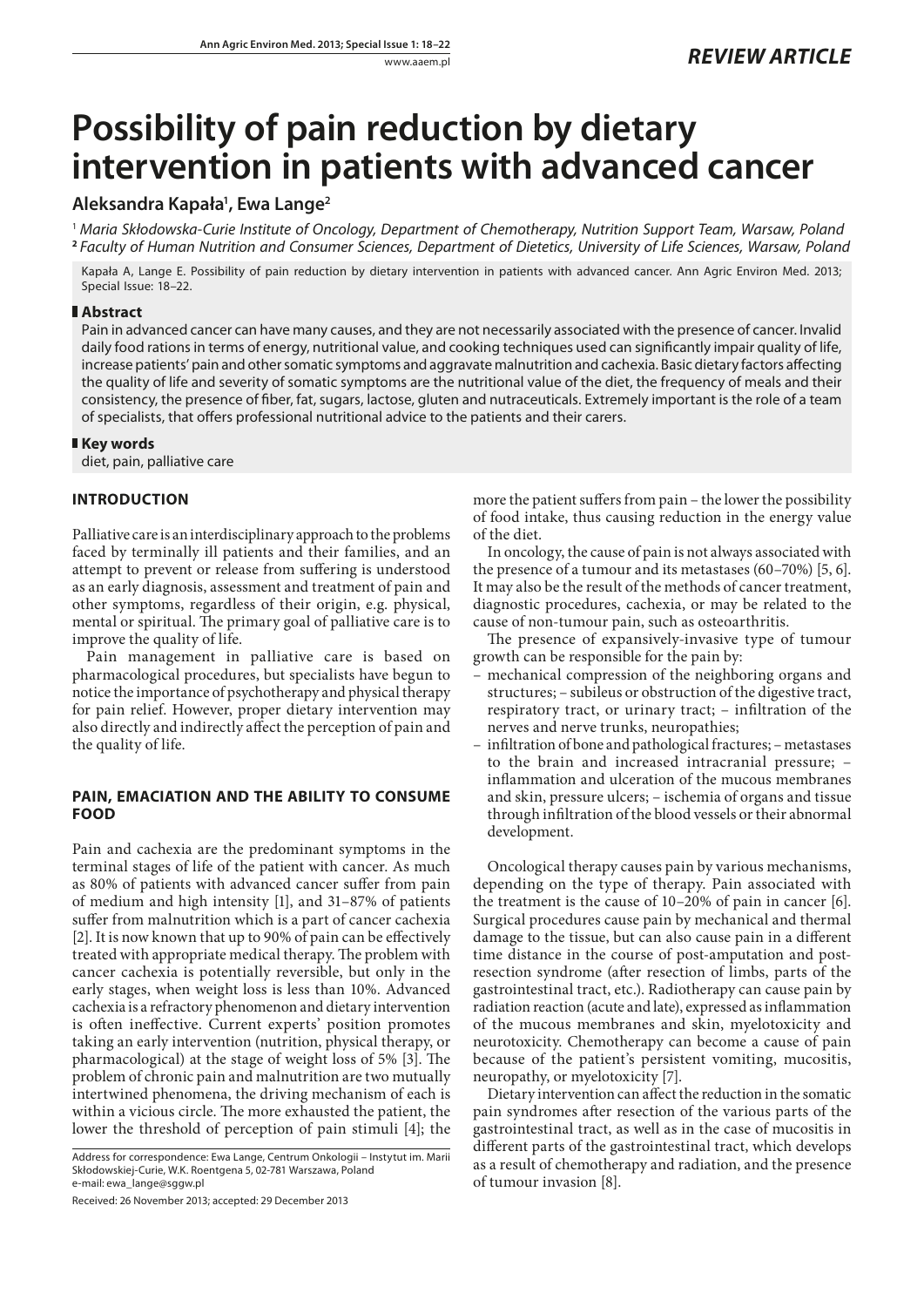**The role of dietary intervention in palliative care.** The main goal of nutritional intervention in palliative care is to maintain and improve the quality of life, the difficult part of which is to achieve and maintain normal nutritional status and prevent of malnutrition. It is extremely important that in the nutritional care of the patient a team of professionals: a doctor, dietician, pharmacist, nurse, psychologist, physiotherapist and social worker should be actively involved. The role of the dietitian is to assess the patient's needs for nutrients and to identify the main problems that hinder nutrition [9]. The main obstacles in the proper food intake are anorexia in the course of cachexia, as well as 'voluntary anorexia', in which the patient does not eat because of fear of ailments that food can cause, changes in taste and smell, difficulty in swallowing, pain while chewing or swallowing or after eating, nausea and vomiting, diarrhea and constipation, eating disorders associated with current cancer therapies, cultural or religious issues that affect the eating habits. In a study by the authors (results not yet published) one third of patients had significant appetite disorders, and the greatest decrease in appetite was observed in patients diagnosed with abdominal cancer, especially pancreatic cancer and of the head and neck, as well as tongue, pancreas, prostate cancer, mainly due to nausea associated with anticancer therapy. The biggest change was observed in the preferences of sweet taste, sweet aversion concerned especially dairy products.

In addition, social reasons are often the cause of not eating: lack of strength and/or resources for the preparation of meals, lack of access to a diet with the right consistency and texture, lack of assistance in the preparation of meals, and family or staff patience during feeding. The nutritionist, after assessing the needs and problems of the patient, should propose a solution in the form of specific meal guidance: the frequency of meals, consistency and texture of the diet, food fortification of natural products, the addition of oral nutritional supplements if they are medically justified, and supplementation of vitamins, minerals and other bioactive compounds [10, 11]. It is worth noting that these guidelines should be discussed not only with patients but also with their families and caregivers. The dietitian working as a member of the team is required to give nutritional advice and training to other professionals in the team. It turns out that many professionals, including clinical oncologists, do not recognize malnutrition and are unable to offer appropriate advice. [12].

If patients are not able to consume a standard or enriched diet that cover 60% of the daily requirement for calories and nutrients, and such a situation can take 7–10 days and this condition is not reversible, artificial nutrition should be considered: enteral or parenteral nutrition [13]. Qualification for artificial feeding in palliative care is an extremely difficult decision, because apart from medical indications there are also ethical issues, and the key to the decision is the will of the patient. The administrating of artificial feeding to a patient whose survival time is estimated to be less than two months is questionable. The current position of the European Society for Clinical Nutrition and Metabolism (ESPEN) states that in the last days the patient should be feed with small amounts of fluids to prevent dehydration, and provided with the best possible palliative care [14].

In the case of a patients with a longer survival prognosis the primary selected route is always the digestive tract – either by nasogastric or nasojejunal tube, gastrostomy or jejunostomy.

The usage of tube or stoma is determined by the time factor – if feeding extends beyond 3- 4 weeks, it is advisable to apply the stoma. Indications for parenteral nutrition are few and may be offered only when the gastrointestinal tract cannot be used as a way to provide the food [15]. These include intestinal obstruction, bowel failure (severe mucositis, ischemia), extensive resection of the small intestine (left less than 150 cm of the small intestine). The multi-level, often high gastrointestinal obstruction, occurs most often in the course of cancers of the oesophagus and stomach, pancreas, bile tract, as well as the genitalia: ovaries, cervix, endometrial cancer and gynaecological sarcomas.

**Influence of dietary factors on pain perception.** The definition of pain is very broad: 'the unpleasant physical and / or emotional experience associated with actual or potential tissue damage.' In this sense, any discomfort, including bloating, gas, belching, hiccups, nausea, diarrhea and constipation can cause pain.

Proper selection of nutrients can affect the somatic perception and the quality of life of the patient by the following:

- frequency, consistency and texture of the diet;
- nutritional value of the diet;
- presence of fibre;
- presence of fat and simple sugars in the diet;
- presence of lactose and gluten in the diet;
- presence of nutraceuticals in the nutrition.

**Frequency, consistency and texture of the diet.** As many as 60% of patients with advanced cancer complain of anorexia and early satiety. Dysphagia is a problem refereed in 23 – 46% of patients [16]. This is common among patients with malignancies of the head and neck, but may occur in the course of any other cancer (cancers of the lung, breast, Hodgkin's disease and non-Hodgkin lymphoma, and brain tumours). The traditional meal schedule understood as three main meals and extra snacks is very difficult to achieve at the end of life. Products that require long-biting and chewing, such as some meats or vegetables or tough products, crisp (waffles, crisps, cereals, hard sweets), or sharp, sour (some spices, vinegar, natural silage, some fruit and vegetable juices) can significantly aggravate pain in the mouth and oesophagus. This is especially accurate in patients with mucosal reaction after radiation and chemotherapy, with a syndrome of dryness of mucous membranes of the oral fungal, inflammatory diseases of the teeth and periodontal with severe tooth decay, or with poorly fitting dental prosthesis. The solution to this problem is the increased frequency of meals – 8–10 per day, with small volume portions (not exceeding the volume of a cup – 150–250 ml). The consistency of the meals should be smooth or semi-smooth, without hard or sharp particles. This might include a the diet with soups, cream, milk shakes, mashed fruit and vegetable purees, mousse, jelly, soft cottage cheese. Meat should be ground and served as puddings, mousses, meatballs, homemade bread paste. Carbohydrate products such as breakfast cereals or bread should be soft and soggy, for instance in milk products or watered down broths. Patients with severe inflammatory and necrotic reaction in the mouth should be cautious when eating meals containing natural fruit acids such as citrus juices or berries, silage and natural hot spices, as they may trigger or exacerbate pain in the mouth. Natural soothing, anti-inflammatory and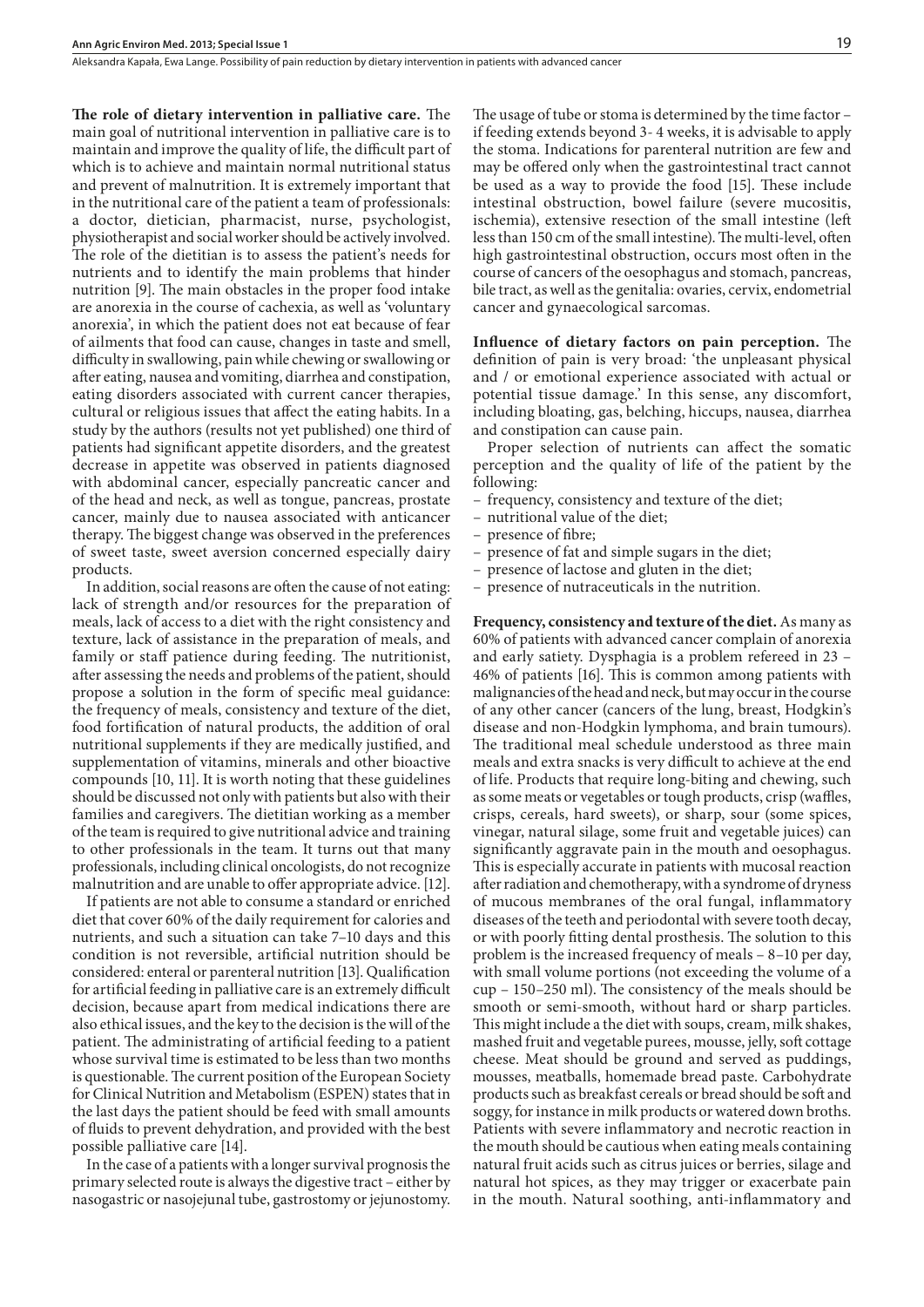astringent infusions are flaxseed, marigold and sage, used as a mouth rinse.

potential impact on the growth of muscle mass) and the relevant social welfare [21, 22].

**Nutritional value of the diet.** In order to maintain and improve the quality of life of patients it is additionally crucial to maintain the nutritional status of patients and prevent their further deterioration. Inadequate nutritional value of a diet and caloric intake is one of the pillars that sustain cancer cachexia, and lowers the pain threshold in the emaciated patient. Among other things, inflammatory mediators are responsible for this state (TNF-alpha, IFN-gamma, IL-1, IL-6), and can be produced by the body as well as by tumour cells (PIF, LMF) [17].

The development of bone marrow failure and impaired function of all cell lines occurs quickly: red cell, and platelet and white blood cells. This leads to the development of anaemia, as well as a decrease in resistance, both humoral and cellular, which translates into an increased risk of infection [18]. With the decrease of the patient's anthropometric parameters (weight and height) the decrease in body surface area can be observed. This makes the doses of chemotherapeutic agents suboptimal, henceforth increasing the proportion of side-reactions [19]. This can also exacerbate pain and negatively affect the quality of life. The basis of nutritional intervention is to determine the demand for energy, protein and other nutrients. In patients with advanced disease, indirect calorimetry should be used as the 'Gold Standard'.

Patients whose body weight decreases during cancer therapy by less than 5%, perceive their physical fitness as good or very good, while those with the greatest weight loss experienced a significant reduction in physical fitness. People with prostate cancer and breast cancer significantly more often report average or good physical fitness, compared to those with lung cancer and gastrointestinal cancer.

However, in a patient with anorexia and early satiety, providing the right amount of energy and nutrients can be very difficult. Achieving this goal may become possible not only by varying the frequency and consistency of the food, but also through fortification of the diet and by applying oral nutritional supplements [20]. Fortification of a diet can be carried out using natural products: cream, butter, vegetable oil, honey, nuts, flour, potato flour or rice, as well as adding ground meat, fish or eggs. For fortification, formulas can also be used, usually in the form of powders or solutions containing various macronutrients: carbohydrates, proteins, fats. It appears that the fortification of natural products is better tolerated by patients in palliative care.

In order to achieve the daily demand for energy and protein in a diet, oral nutritional supplements can be provided, usually in a form of complex products (all macro-and microdiet), with high-calorie and osmolality. These products contain an average of 250–400 calories per 200 ml of the product, and may be a valuable addition to the diet. They are sterile packed, ready to use, do not contain any potentially problematic additives, such as lactose, gluten, cholesterol or purine. However, they are not always well tolerated. Their high osmolality can be responsible for diarrhea and nausea, and despite the wide range of flavors, patients complain of an unpleasant taste of these products. It should also be noted that the improvement in the number of calories can be achieved through psychotherapy (reduction of anxiety, depression), physical therapy (to improve peristalsis, the

**Presence of fibre in the diet.** Adequate dietary fibre content in the diet of patients in the palliative stage of life is an extremely important and often entirely overlooked issue. Recommendations for fibre consumption for a healthy human diet is about 25–40 g per day. In the case of a patient with advanced cancer, this demand falls and is set at the level of 15–20 g. A diet with high fibre supply is not only poorly tolerated, but may aggravate constipation, abdominal pain, and even become the cause of gastrointestinal obstruction. This applies particularly to patients who eat very little, are dehydrated, confined to bed and receiving opioids [23]. In this case, insoluble fibre increases constipation and pain, enhances the formation of faecal stones which, in extreme cases, can even lead to bowel perforation and / or obstruction.

Products containing a lot of fibre require a long chewing process, which is often not possible. The patient swallowing large pieces of food, suffers from nausea, bloating and vomiting. Dietary fibre is a component that absorbs at their surface a variety of nutrients, which reduces their availability to the already often malnourished patient. Often occurring in advanced disease and exocrine pancreatic insufficiency, fibre also interferes with digestion and absorption of nutrients. The diet of a patient with advanced cancer should be easy to digest, therefore low in fibre. Passage of stool should be adjusted using proper hydration, natural sorbitols occurring in products such as prunes, pears or using fermented dairy products or products containing a large amount of pectin (apples, oats) [24].

**Presence of fat and simple sugars in the diet.** An excess of fat and simple sugars in the menu of a patient with advanced cancer may translate into abdominal pain, nausea, bloating, gas and diarrhea. Sugars have the ability to ferment in the intestine, which clinically translates into flatulence and abdominal pain. Fats in the diet of a patient with coexisting exocrine pancreatic insufficiency can cause abdominal pain and fatty diarrhea. At the same time, their presence in the diet enhances satiety which, in cancer patients with anorexia, also reduces caloric intake [25]. In clinical practice, this relationship can be seen particularly in patients with pancreatic cancer. The most common error in this case is the supply of diets containing more than 40–50g of fat a day, high in fibre, as well as with a high fat intake and the administration of oral supplements high in fiber. Such a diet significantly increases pain and fatty diarrhea in this group of patients. From our own experience, a diet low in fat, that is easy to digest, lactose-free, with the administration of pancreatic enzymes formulas and probiotics supplementation, significantly improves the quality of life and largely relieves pain, bloating and diarrhea.

**Lactose and gluten content in the diet.** Secondary lactose intolerance is a common phenomenon associated with chemotherapy or radiotherapy. In the Polish population, lactose intolerance is present in up to 20% of healthy people and its incidence increases with age [26]. In the course of cancer treatment that causes damage to the intestinal epithelium which produces lactase, which hydrolysises lactose. This relative and usually temporary lactase deficiency is responsible for causing problems after the consumption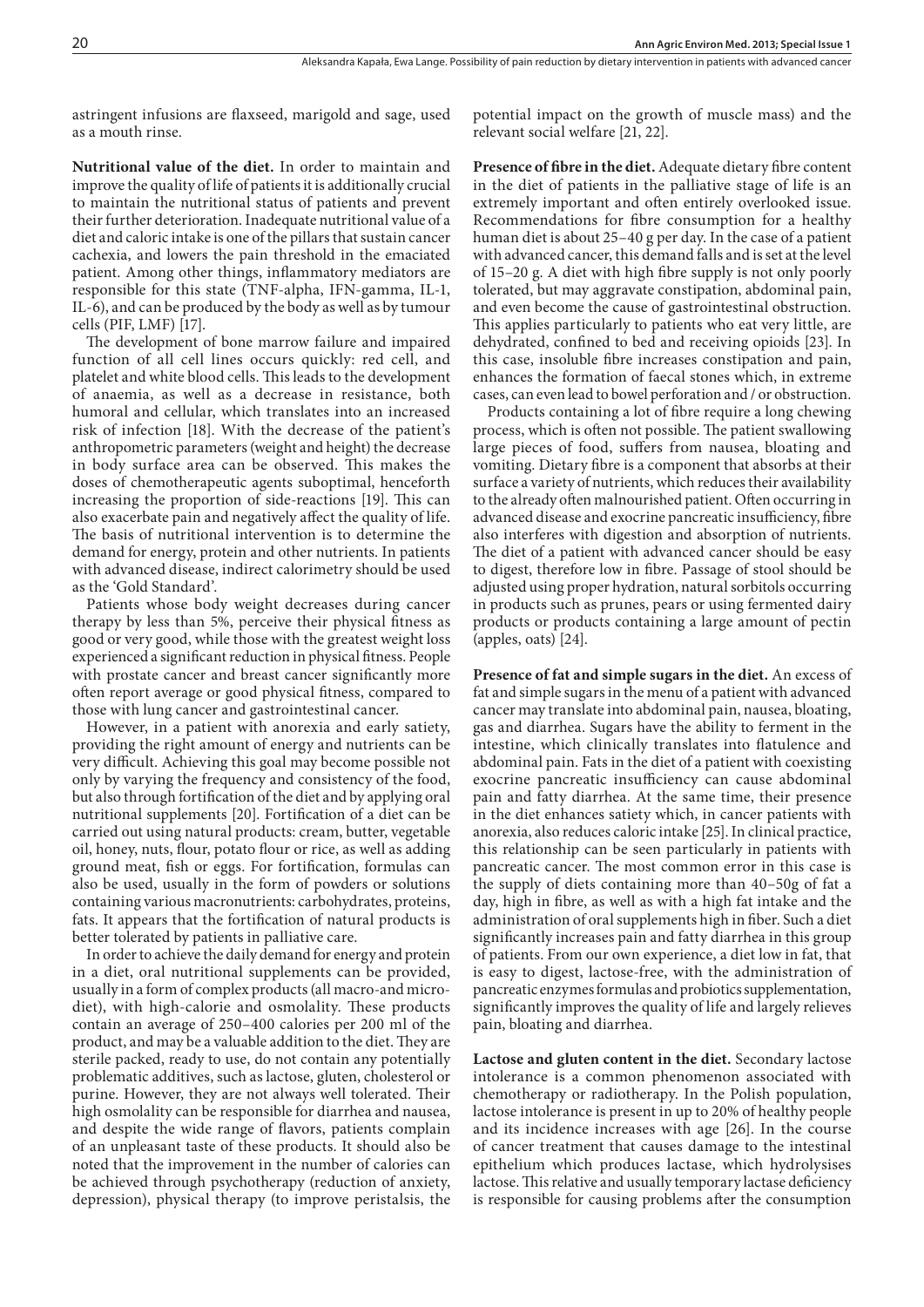Aleksandra Kapała, Ewa Lange . Possibility of pain reduction by dietary intervention in patients with advanced cancer

of dairy products such as: nausea, abdominal pain, bloating, diarrhea [27]. It is worth noting that the lactose content in dairy products is different: most of it comes from the milk, but also from cheeses, whereas butter contain trace amounts of lactose, and typically can be consumed safely. Definitely better tolerated are fermented dairy products (yogurt, kefir) because the lactose is already pre-digested by bacteria. There are not many cancer treatment regimens that require mandatory exclusion of dairy products from diet like e.g. radio – and chemotherapy in gastric carcinoma. Chemotherapeutic agents associated with a high risk of developing lactose intolerance are: 5-fluoropyrimidine irynotecan, tyrosine kinase inhibitors for the EGFR, temozolomide, and capecitabine, lapatinib, and many others [28]. The risk of lactose intolerance is also associated with radiation in the area of the abdomen and pelvis, as well as with the presence of diabetes and old age. At the beginning of the clinical treatment, only fresh milk should be excluded, and the fermented products with probiotic supplementation should be left in order to further improve lactose digestion, which may reduce the frequency of diarrhea [29]. If this is not enough and symptoms still persist, the patient should be completely taken off dairy products; they may be partially replaced by products of vegetable origin which are rich in calcium and protein.

Gluten intolerance in oncology patients is rare. However, if present, it requires specialized food due to the exclusion of the four basic grains and their derivatives, which may results in a significant depletion of many nutrients: carbohydrates, protein, B vitamins, and many minerals. On the other hand, maintaining the supply of gluten will worsen malabsorption which means the deepening of malnutrition and severity of somatic symptoms: abdominal pain, bloating and diarrhea. Secondary gluten intolerance can occur in women treated with regimens of chemo- and radiotherapy for cancer of the cervix and endometrium, less frequently in patients of both sexes treated for rectal cancer, or men with prostate cancer [30]. Although some patients benefit from the use of such a diet (lower abdominal pain and diarrhea), in the literature there is no evidence for a positive effect of glutenfree diet in oncology and the use of such a procedure. In the presented study, the frequent occurrence of diarrhea was observed in subjects with bowel cancer and prostate cancer, whereas in the patients with kidney, pancreas and lung cancer, constipation was often present.

P**resence of nutraceuticals in the diet.** In cancer cachexia the supply of appropriate fatty acids, such as eicosapentaenoic acid (EPA) and docosahexaenoic acid (DHA) is important. Their source in the diet are sea fish. A certain amount of EPA and DHA precursors α-linolenic acid can be found in soybean oil, rapeseed, flax products, walnuts. EPA and DHA are precursors of eicosanoids: prostaglandins, thromboxanes and leukotrienes. Omega-3 are known for their beneficial effects on the cardiovascular system, as well as anti-inflammatory and analgesic effects in diseases of the musculoskeletal system [31].

In cancer cachexia, the influence of EPA and DHA on the inhibition of proteolytic factor produced by the tumour (PIF), the production of the key pro-inflammatory cytokines (IL-1, 6, TNF-α) and the stimulation of PPAR-α receptor, which is a factor of the transcription of genes for the degradation of leukotrienes (reduction of the inflammatory response), have been described. The stimulation of the PPAR-γ receptor

inhibits the production of NF-kB, resulting in the induction of apoptosis in tumour cells. In addition, omega-3 fatty acids have a synergistic effect with chemotherapeutic agents, and increase the sensitivity to chemotherapy while decreasing its toxicity [32, 33]. The doses used in the treatment of patients affected by emaciation should be in the range of 1.5 – 2.0 g per day. Omega-3 polyunsaturated fatty acids could indirectly help the treatment of cachexia by reducing the inflammatory response, and may have an impact on the perception of pain by releasing endorphin [34].

A common problem in clinical practice is pain in the course of chemotherapy-induced peripheral neuropathy (CIPN). There is now a systematic review of studies where, in pain control as well as paresthesia in the course of CIPN, various nutraceuticals were used [35]. Efficacy of compounds such as vitamin E,  $B_6$ , the omega-3 group polyunsaturated fatty acids, carnitine, glutamine, glutathione, magnesium, calcium, α-lipoic acid, and N-acetyl-cysteine were evaluated. To date, no convincing evidence has been found regarding the use of any nutraceuticals in the prevention or treatment of CIPN in clinical practice.

#### **CONCLUSIONS**

Properly planned dietary intervention can reduce or prevent the increase of malnutrition and cachexia in patients with cancer. The energy and nutritional value of applied diets and a suitable selection of foods and cooking techniques can significantly improve the quality of life of patients with advanced cancer, in particular reducing the severity of pain and other somatic symptoms.

#### **REFERENCES**

- 1. Nekolaichuk CL, Fainsinger RL, Aass N, Hjermstad MJ, Knudsen AK, Klepstad P, Currow DC, Kaasa S. For the European Palliative Care Research Collaborative (EPCRC). The Edmonton Classification System for Cancer Pain: Comparison of Pain Classification Features and Pain Intensity Across Diverse Palliative Care Settings in Eight Countries. J Palliat Med. 2013; 16(5): 516–523.
- 2. DeWys WD, Begg C, Lavin PT, Band PR, Bennett JM, Bertino JR, et al. Prognostic effect of weight loss prior to chemotherapy in cancer patients. Am J Med. 1980; 69 (4): 491–497.
- 3. Muscaritoli M, Anker SD, Argilés J, Aversa Z, Bauer JM, Biolo G, et al. Consensus definition of sarcopenia, cachexia and pre-cachexia: Joint document elaborated by Special Interest Groups (SIG) "cachexiaanorexia in chronic wasting diseases" and "nutrition in geriatrics". Clin Nutr. 2010; 29 (2): 154–159.
- 4. Bonica JJ. Anatomic and physiologic basis of nocicepion and pain. In: Bonica JJ. The management of pain. Ed. 2. Lea & Febiger, Philadelphia, London 1990.p. 28–95.
- 5. Daut RL, Cleeland CS. The prevalence and severity of pain in cancer. Cancer. 1982; 50: 1913–1918.
- 6. Stuver ShO, Isaac Th, Weeks JC, Block S, Berry DL, Davis RB, Weingart SN. Factors associated with pain among ambulatory patients with cancer with advanced disease at a Comprehensive Cancer Center. J Oncol Pract. 2012; 8(4): 17–23.
- 7. Zhu J, Davis RB, Stuver ShO, Berry DL, Block S, Weeks JC, Weingart SN. A Longitudinal study of pain variability and its correlates in ambulatory patients with advanced stage cancer. Cancer. 2012; 118: 6278–6286.
- 8. Foley KM: Pain syndromes in patients with cancer. In: Bonica JJ, Ventafridda V (eds.), Advances in Pain Research and Therapy. Raven Press, New York 1979, 2: 59–78.
- 9. Omlin A, Blum D, Wierecky J, Haile SR, Ottery FD, Strasser F. Nutrition impact symptoms in advanced cancer patients: frequency and specific interventions,a case–control study. J Cachexia Sarcopenia Muscle. 2013; 4: 55–61.